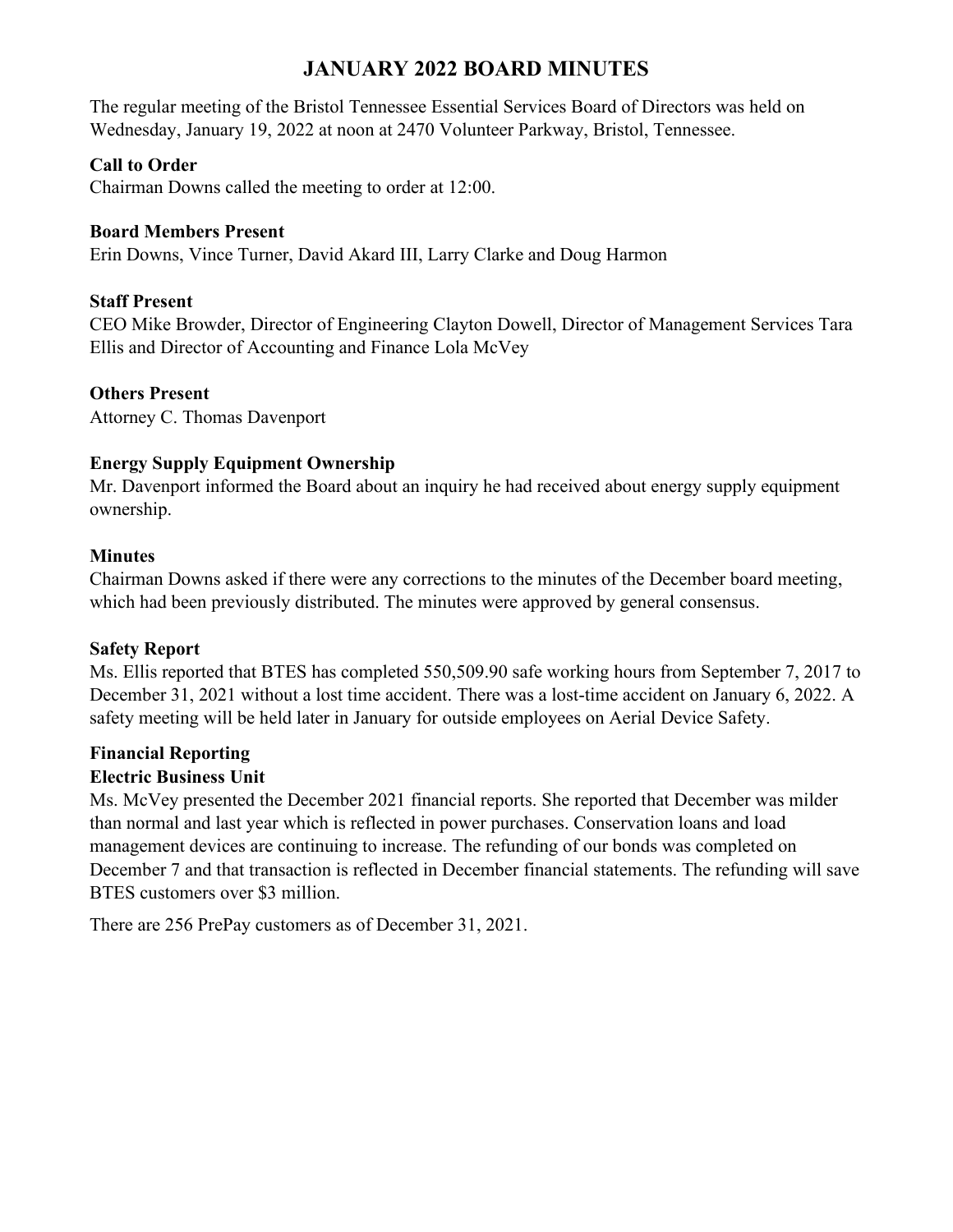| \$(000)                           |    | <b>YTD Actual</b> |    | <b>YTD Budget</b> |
|-----------------------------------|----|-------------------|----|-------------------|
| Electric Sales                    | \$ | 41,405.5          | S  | 39,802.6          |
| Other Electric Revenue            | \$ | 3,144.9           | \$ | 3,315.0           |
| Other Income                      | \$ | 110.8             | S  | 127.1             |
| <b>Total Operating Expense</b>    | \$ | 43,992.7          | S  | 42,889.6          |
| Non-Operating Expense             | \$ | 915.3             | \$ | 531.0             |
| <b>Electric Net Income (Loss)</b> | \$ | (246.8)           | \$ | (175.9)           |
| Operating & Maintenance Expense   | S  | 3,629.5           | S  | 3,850.6           |
| <b>Broadband Net Income</b>       | S  | 2,471.9           | \$ | 939.3             |

### **Advanced Broadband Services Business Unit**

Ms. McVey reported that in December 2021 the number of cable and telephone services decreased but the number of Internet services increased by 46. Residential 1 Gig Internet service increased by 27 in December.

### **TVA Monthly Fuel Cost**

Dr. Browder indicated that the February 2022 monthly fuel cost will decrease to \$.02104 per kWh for residential (RS) customers.

|                 | <b>January 1, 2022</b> | February 1, 2022 |  |
|-----------------|------------------------|------------------|--|
|                 | <b>Fuel Cost</b>       | <b>Fuel Cost</b> |  |
| <b>500 kWh</b>  | \$13.30                | \$10.52          |  |
| <b>1000 kWh</b> | \$26.60                | \$21.04          |  |
| <b>1500 kWh</b> | \$39.90                | \$31.56          |  |
| <b>2000 kWh</b> | \$53.20                | \$42.08          |  |

# **Approval of Nokia Technical Assistance Center Coverage for 2022**

Dr. Browder presented a proposal for technical support from Nokia through their Technical Assistance Center for 2022 for \$110,336.20. This is critical support for our network equipment. The amount has increased \$4,096 over last year due to an increase in customers. Mr. Turner moved to approve the proposal and Mr. Clarke seconded the motion. The motion was unanimously approved.

# **Approval of In Lieu of Tax Resolution**

Dr. Browder presented the In Lieu of Tax Resolution to pay the maximum taxes for the fiscal year ending June 30, 2022, as provided by Tennessee State Law and the TVA contract. By way of the Resolution, the BTES Board recommends to the City Council that BTES pay the maximum tax equivalent as per Chapter 84 of the Public Acts of the State of Tennessee for 2022 which is:

| Total                             | \$2,445,583.97 |
|-----------------------------------|----------------|
| City of Bristol, Tennessee        | \$1,884,936.75 |
| Buff City, Tennessee              | 9,427.37       |
| Washington County, Tennessee      | 963.45         |
| <b>Sullivan County, Tennessee</b> | \$550,256.40   |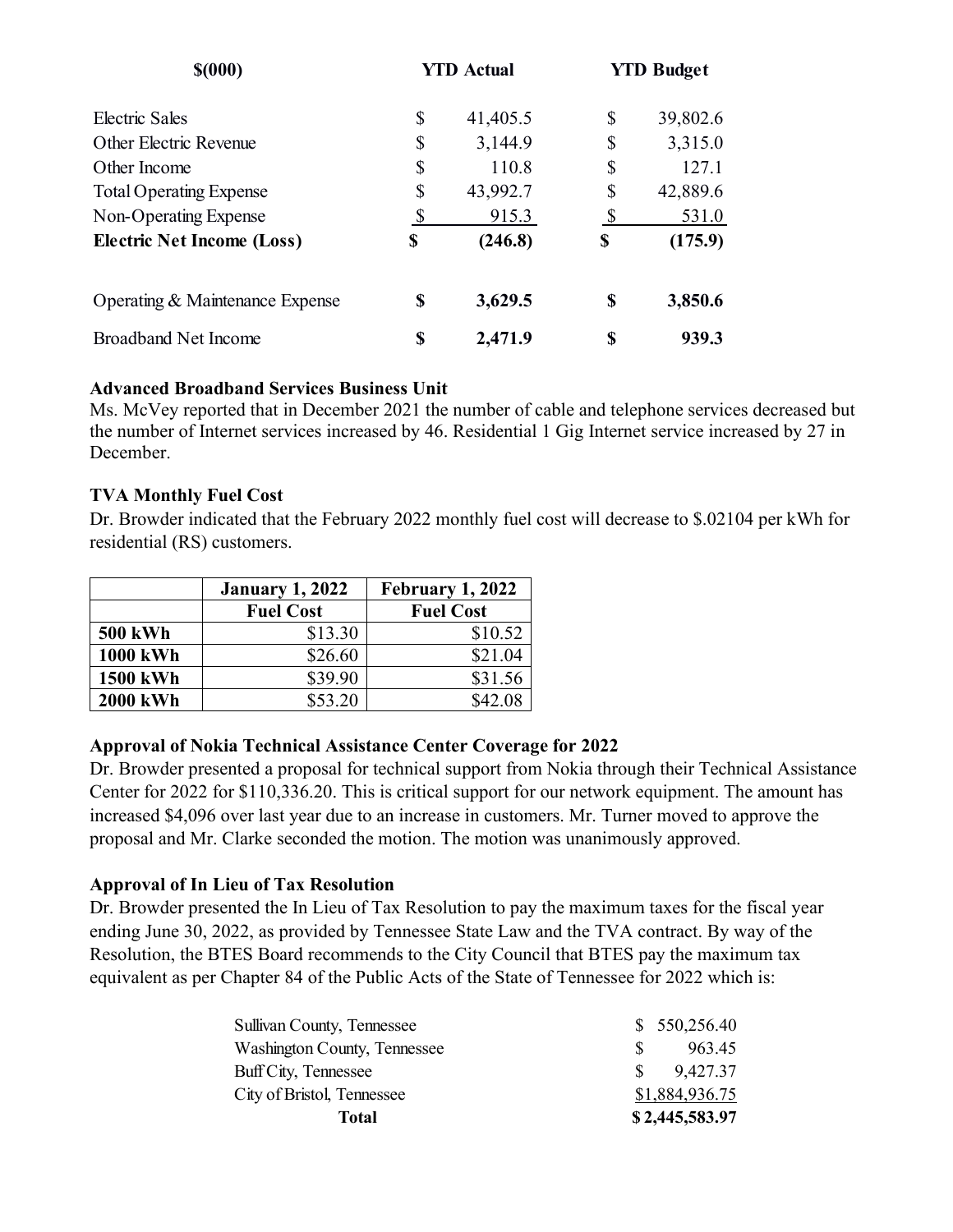After discussion, Mr. Clarke moved to approve the resolution. Mr. Turner seconded the motion and the Board voted unanimously to approve the In Lieu of Tax Resolution.

# **Approval of International Brotherhood of Electrical Workers (IBEW) Labor Agreement for 2022-2025**

Dr. Browder reviewed the proposed changes to the IBEW Labor Agreement for 2022-2025.

The requested changes by Local Union No. 934 are:

- **Article IV** 
	- o Change effective dates to 2/1/2022 to 1/31/2025, continuing a three-year agreement.
- **Article IX** 
	- o Classification and Minimum Rate of Pay per Hour, following TVA Wages with effective dates as follows: February 1, 2022, January 1, 2023, January 1, 2024. The TVA wage increase is based on the wage rate for TVA lineman performing regular maintenance work and miscellaneous operating work and is indexed to all other positions accordingly.

Recommended changes from BTES:

- **Article VI** 
	- o Added paragraph.

2.When BTES employees are engaged to assist other electric systems following a major interruption in service ("major outage"), upon leaving the BTES service territory, the employee shall be paid as follows: (a) If BTES and/or TVPPA, TMEPA, APPA or a Cooperative is party to a work restoration or mutual aid agreement with another statewide organization, cooperative or municipal electric system the provisions of that agreement shall prevail. (b) Absent a restoration agreement or mutual aid agreement, which includes agreed upon labor rates, BTES employees shall be paid at one and one half times their regular rate of pay from the time they commence their travel to the assisted system, and for all time worked, including meal breaks, travel time returning to their home system, but not including rest time of more than twenty (20) minutes.

After discussion, Mr. Harmon made a motion to approve the Labor Agreement, Mr. Akard seconded and the motion passed unanimously.

#### **General Power Deposit Discussion**

Dr. Browder presented a process to determine security requirements for GSA3 and Non-Standard customers. This process is based on how TVA secures their risk for their direct serve customers based on credit rating by either Moody, Standard and Poor's or Fitch rating. Mr. Clarke made a motion for the Board to endorse this procedural change for management. Mr. Harmon seconded and the motion was approved.

# **Pending Items**

# **Internet Reliability**

Mr. Dowell reported that the two 50 gig circuits from Atlanta and Charlotte are in progress. We have also added another 10 Gig circuit from our current provider. The Seven States fiber project is progressing with 37 local power companies involved.